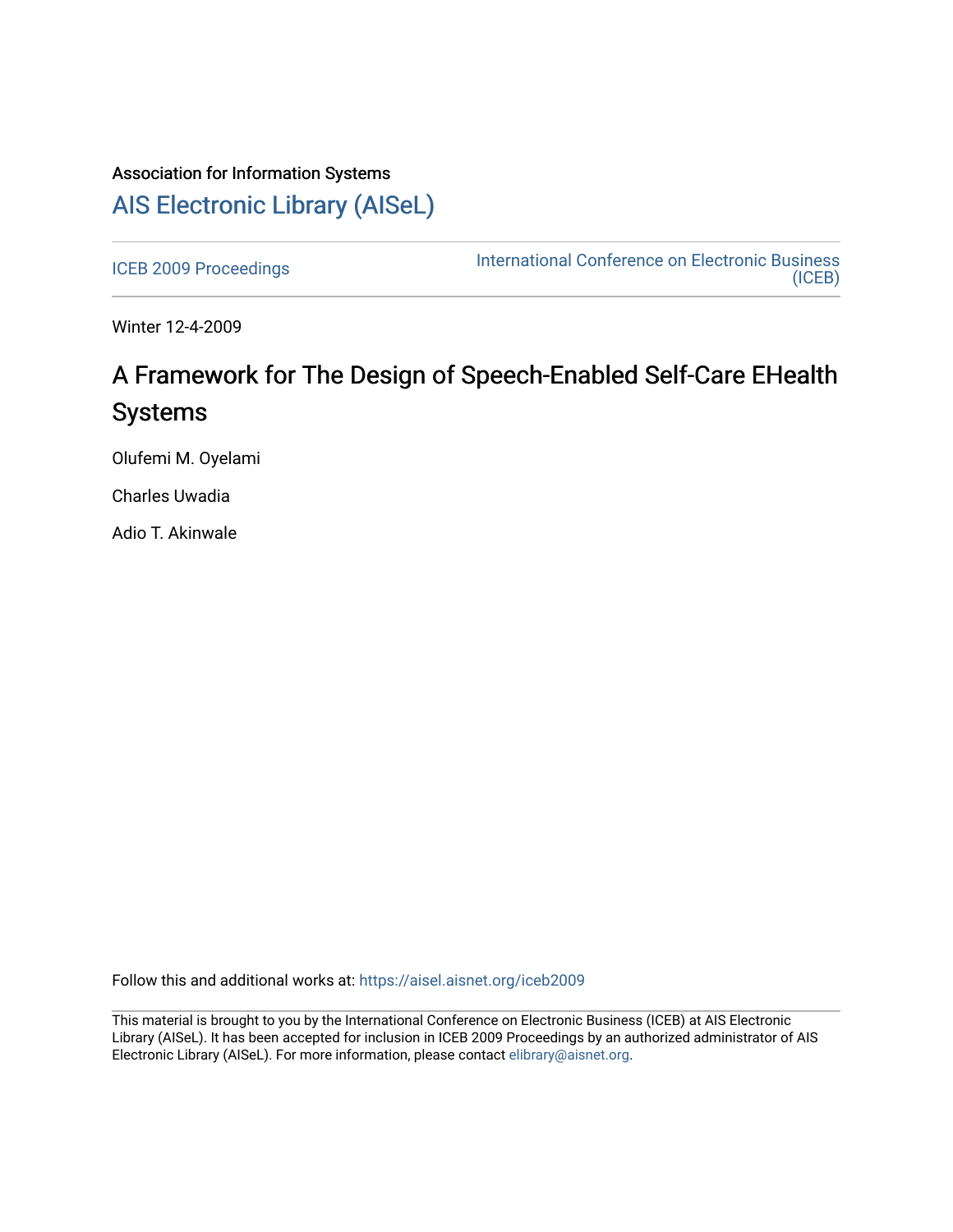# **A FRAMEWORK FOR THE DESIGN OF SPEECH-ENABLED SELF-CARE E-HEALTH SYSTEMS**

Oyelami, Olufemi Moses<sup>1</sup>, Uwadia, Charles Onuwa<sup>2</sup>, Akinwale, Adio Taofeek<sup>3</sup> <sup>1</sup>Covenant University, Ota, Nigeria, 2University of Lagos, Akoka, Nigeria, 3University of Agriculture, Abeokuta, Nigeria

<sup>1</sup> olufemioyelami@gmail.com, olufemioyelam@yahoo.com, <sup>2</sup>couwadia@yahoo.com, *3* atakinwale@yahoo.com

#### **Abstract**

The Internet provides a wide range of health information and services which consumers access for self-care and to participate in a more informed way in their healthcare when they see their physician. This information and services are however, delivered in text form and therefore, does not cater for the needs of the non-computer literate, the visually impaired and the blind. This paper presents a framework for the design of speech-enabled self-care e-Health systems. Reasoning-induced disease diagnosis which existing speech-based disease screening systems lack has been incorporated into the framework to enable systems based on the framework diagnose more than one type of disease. Based on the framework, speechbased self-care e-Health system (SSeS) prototype application was developed. The originality of this framework is that it is speech-based. This takes care of the health needs of the category of people earlier identified and the underserved people, majority of those who are domiciled in Africa.

**Keywords:** Self-Care, Speech-Enabled, VoiceXML, e-Health, Health Information, Reasoning.

### **Introduction**

Consumers seek health information to educate themselves for self-care and to participate in a more informed way in their healthcare when they see their physicians. As such, they search websites to get this information [1]. This activity is especially helpful in most African countries where healthcare is inadequate [2]. Mobile phone usage is however on the increase on the continent [3].

The information provided by these websites is delivered in text form and this does not cater for the needs of the non-computer literate, the blind as well as the people with visual impairment. Although several frameworks have been proposed for different features in e-Health systems, these frameworks however, do not address the issue of inadequacy of healthcare, visual impairment and non-computer literacy of some sections of the population.

This paper presents a framework for speechenabled self-care e-Health system. The initiative makes health information and services for self-care available through speech for the categories of people

that are underserved and those not taken care of through the graphical user interface (GUI) systems. It incorporates reasoning-induced disease diagnosis which the existing speech-based screening systems lack, to enable them diagnose more than one disease. It also serves as an m-Learning speech-enabled e-Health initiative that provides health information.

#### **Previous Work**

Previous related research efforts in the area of e-Health systems include the following: A framework for the creation, maintenance, and reuse of clinical document templates adhering to HL7 Clinical Document Architecture (CDA) and interoperability with middleware services of the health information infrastructure (HII) is proposed by [4]. The architecture and a prototype of a generic service platform for the provision of mobile healthcare services based on Body Area Networks (BANs) are discussed in [5]. The use of health BANs together with advanced wireless communications enables remote management of chronic conditions and detection of health emergencies whilst maximizing patient mobility. A composite device computing environment (CDCE) framework that can offer access to broad range of multimedia services across multitude of potential devices is proposed in [6]. CDCE needs to be sufficiently adaptive in order to exploit an ever-changing number and diverse range of available computing resources. A mechanism that supports the ubiquitous and efficient exchange of electronic medical records across multiple heterogeneous environments is provided in [7]. Mu-Jung and Mu-Yen proposed a framework for an integrated design of intelligent web-based Chinese Medical Diagnostic System (CMDS) for digestive health using ontology. CMDS used Web interface and expert system to diagnose a number of digestive system diseases [8]. Nsuangani and Pérez presented the result of a study conducted on college students' online activities at health websites. It was found out that those who searched the sites were looking for health-related information, products, and services for self-help [1]. The information provided was however in text form. Medical Library Association listed some websites that people access for self-care, but the access is through GUI only [9]. Sherwani et al.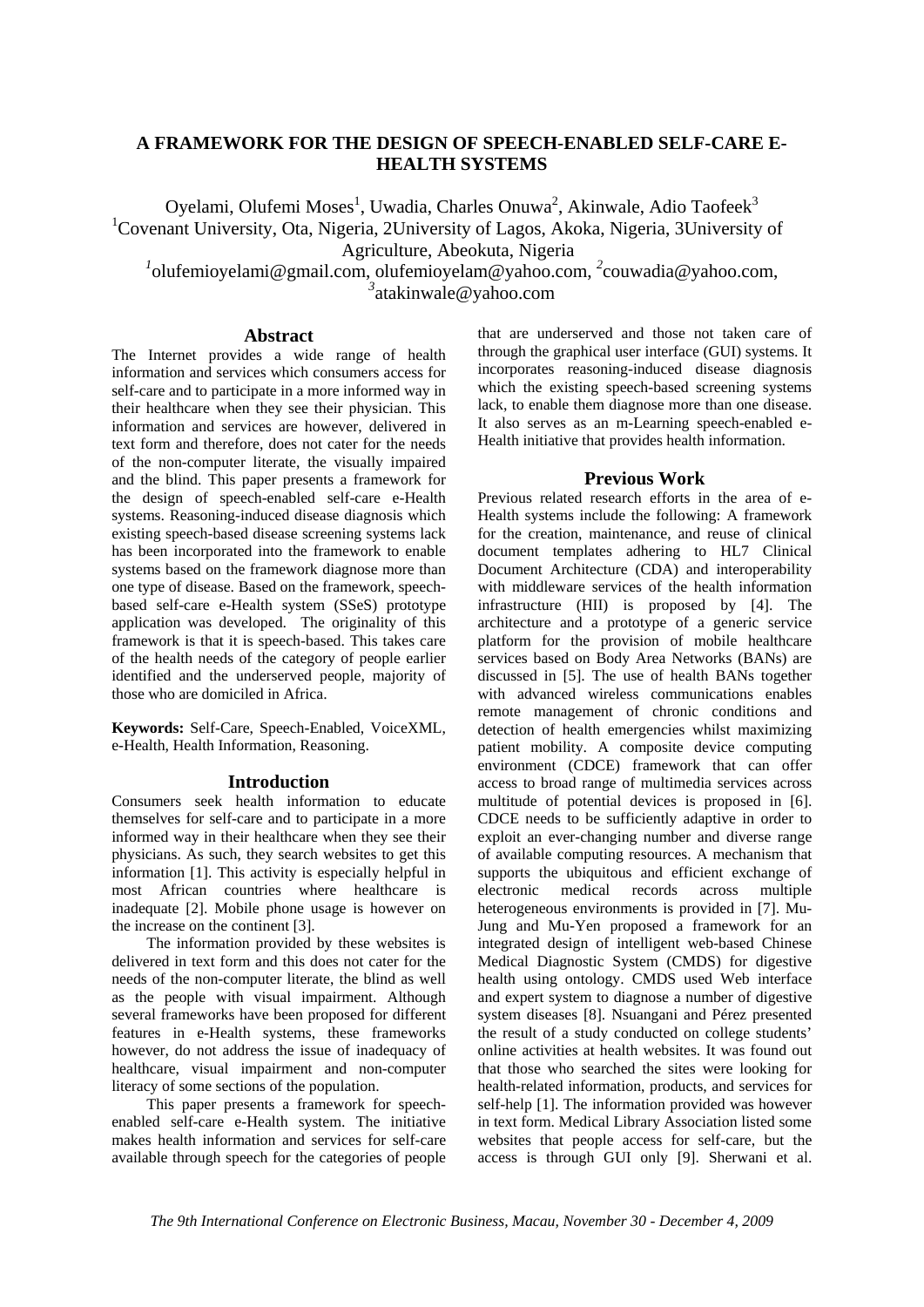presented a report of speech-based access to health information by low-literate community health workers to assist them in their job. The information provided was in Urdu language of Pakistan and it was found out that speech technology could help the low-literate [10]. James et al. presented a report of Interactive Voice Response (IVR) developed for screening for early Dementia. A Clinical Dementia Rating Scale was used to assess 156 subjects aged 56 to 93 years. These subjects performed a battery tests administered by an interactive voice response system using standard touch-tone telephones. It was discovered that computer-automated telephone screening using either informant or direct assessment is feasible and that such systems could provide widescale, cost-effective screening, education and referral services to patients and care givers [11]. Mundt et al. extended the work presented by James et al. to include educating the callers on dementia disease and making referral services. Data gathered from the pilot testing showed the feasibility of using IVR for education purposes [12]. Kim et al. carried out a test to know the feasibility of using IVR to screen for depression among low-income, urban pregnant patients and to solicit their preferences for treatment. Consenting subjects used a phone in a private clinic room to complete an IVR version of the Edinburgh Postnatal Depression Scale (EPDS). The pilot study suggested the practicability of using an automated phone interview for screening [13]. Corkrey et al. described a pilot interactive voice response cervical cancer screening brief advice interface. The subjects used completed computer-assisted telephone interview (CATI) and the results obtained suggested that an IVR reminder might be useful to increase cervical screening rates [14]. A critical look at the existing speech-based disease screening systems shows that the approach employed by them is that of asking the callers stereotyped set of questions over and over again. There is no reasoning involved in arriving at the conclusion. Because of this limitation, they are mainly meant for diagnosing a particular type of disease and consequently cannot handle more than one disease.

# **Materials and Methods Methodology**

In developing the framework, the American Medical Library Association recommended websites were accessed to gather the features provided by the framework. Reasoning-induced disease diagnosis which existing speech-based disease screening systems lack has been provided as part of the features to enable systems based on the framework diagnose more than one disease. A prototype voice application was developed to provide functionalities based on the features of the framework using four types of fever prevalent in Africa as case diseases. VoiceObjects Desktop for Eclipse was used to develop, test and deploy the prototype application. Voxeo Prophecy was used as the media platform, and server-side Javascript was used to specify the rules with which the system reasons in diagnosing a disease using script objects. Logic objects were used to control the logic of the dialog flow. VoiceObjects embedded database was used to store the context of the problem domain, while the inbuilt rule engine within VoiceObjects determines which rule gets fired. X-Lite soft phone was used to call the application. These tools were chosen because they allow a developer to develop and test an application locally, eliminating the need to pick up a phone and dial a specific number each time the application is to be tested and debugged.

#### **Speech Technology**

Speech technology is a technology that is capable of catering for the needs of the categories of people that are blind, visually impaired and non-computer literate. Until recently, Internet applications have primarily been dependent on visual interfaces to provide access to information and services. Advances in speech recognition technology are however, allowing the creation of voice applications that users interact with by speaking to them through telephones rather than by using traditional input devices. All that is necessary for them is to obtain the information they require through voice. Driving this technology is Voice Extensible Markup Language or VoiceXML. VoiceXML is a standard language for building interfaces between voice recognition software and Web content. Just as HTML defines the display and delivery of text and images on the Internet, VoiceXML translates XML-tagged Web content into a format that speech recognition software can deliver by phone [15].

VoiceXML technology follows the same model as the HTML and Web browser technologies. Similar to HTML, a VoiceXML application does not contain any platform specific knowledge for processing the content. The platform specific processing capability is provided through the Voice Gateway that incorporates Automatic Speech Recognition (ASR) and Text-to-Speech (TTS) engines, along with a Voice Browser [17]. The Voice Gateway architecture is presented in figure 1. It uses the familiar client – server paradigm.

VoiceXML pages are served from a Web Server and is typically created dynamically within the framework of an Application Server. The Voice Browser is a telephone-based browser that renders VoiceXML pages audibly. The users interact with the Automatic Speech Recognition (ASR) engine and Text To Speech (TTS) voice synthesis and restitution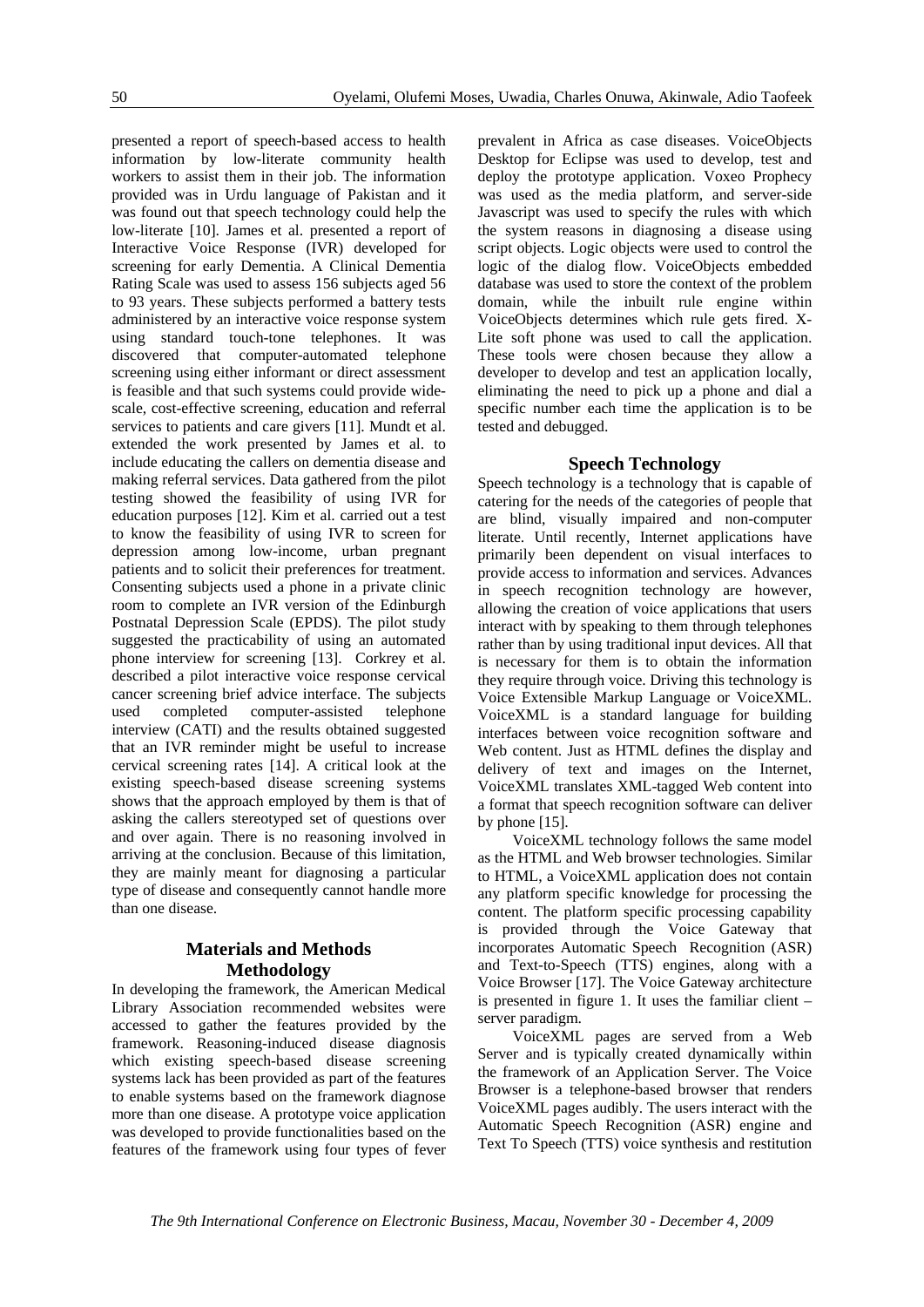of pre-recorded audio files are the outputs the machine can use.



Figure 1. Voice gateway architecture (Source : 16)

#### **e-Health**

e-Health is a term that is commonly used in relation to the use of technology in healthcare. Although there is no universally acceptable meaning of e-Health [17], it could be said to be the use of Information and Communication Technologies (ICT) to improve health and healthcare systems [18]. e-Health combines the use of electronic communication and information technology in the health sector, or is the use of digitally transmitted data that is stored and retrieved electronically for clinical, educational and administrative purposes both at a local site and remotely in the health sector [19].

#### **m-Learning and e-Learning**

According to Niall Winters [21], current perspectives on mobile learning generally fall into the following four broad categories:

(1) Technocentric: Here, mobile learning is viewed as learning using a mobile device such as PDA, mobile phone, iPod, playstation portable, etc.

(2) Relationship to e-learning: This perspective characterizes mobile learning as an extension of elearning.

(3) Augmenting formal education: A means of augmenting formal education.

(4) Learner-centered: Any sort of learning that happens when the learner is not at a fixed, predetermined location or learning that happens when the learner takes advantage of learning opportunities offered by mobile technologies. According to Parsons and Ryu , m-learning is broadly defined as the delivery of learning content to learners utilizing mobile computing devices [21], and according to Kambourakis G. et al., m-learning is the point at which mobile computing and e-learning intersect to produce an anytime, anywhere learning experience [22]. From the various definitions of mlearning, we can conclude that m-learning is a form of e-learning that involves any learning with the use of mobile device to produce an anywhere and anytime learning experience to cater for the needs of different learners and augmenting their formal learning experience.

On the other hand, there are various definitions of e-learning and one thing that is common to them all is the term 'technology'. It involves a learner using a variety of computer and networking technologies to access training materials. It is education offered using electronic delivery methods such as CD-ROMs, video conferencing, websites and e-mails to facilitate and enhance learning through the use of devices based on computer and communications technology [23]. It covers a wide set of applications and processes such as Web-based learning, computer-based learning (CD-ROM), virtual classrooms, and digital collaboration [24]. In an overall definition, it is the use of electronic technology to support and enhance teaching and learning.



**The Architectural Framework for the Speech-Enabled Self-Care e-Health System (SSeS)**  Figure 2 below shows the architecture for the proposed framework.

Figure 2. The architecture for the framework

*The 9th International Conference on Electronic Business, Macau, November 30 - December 4, 2009*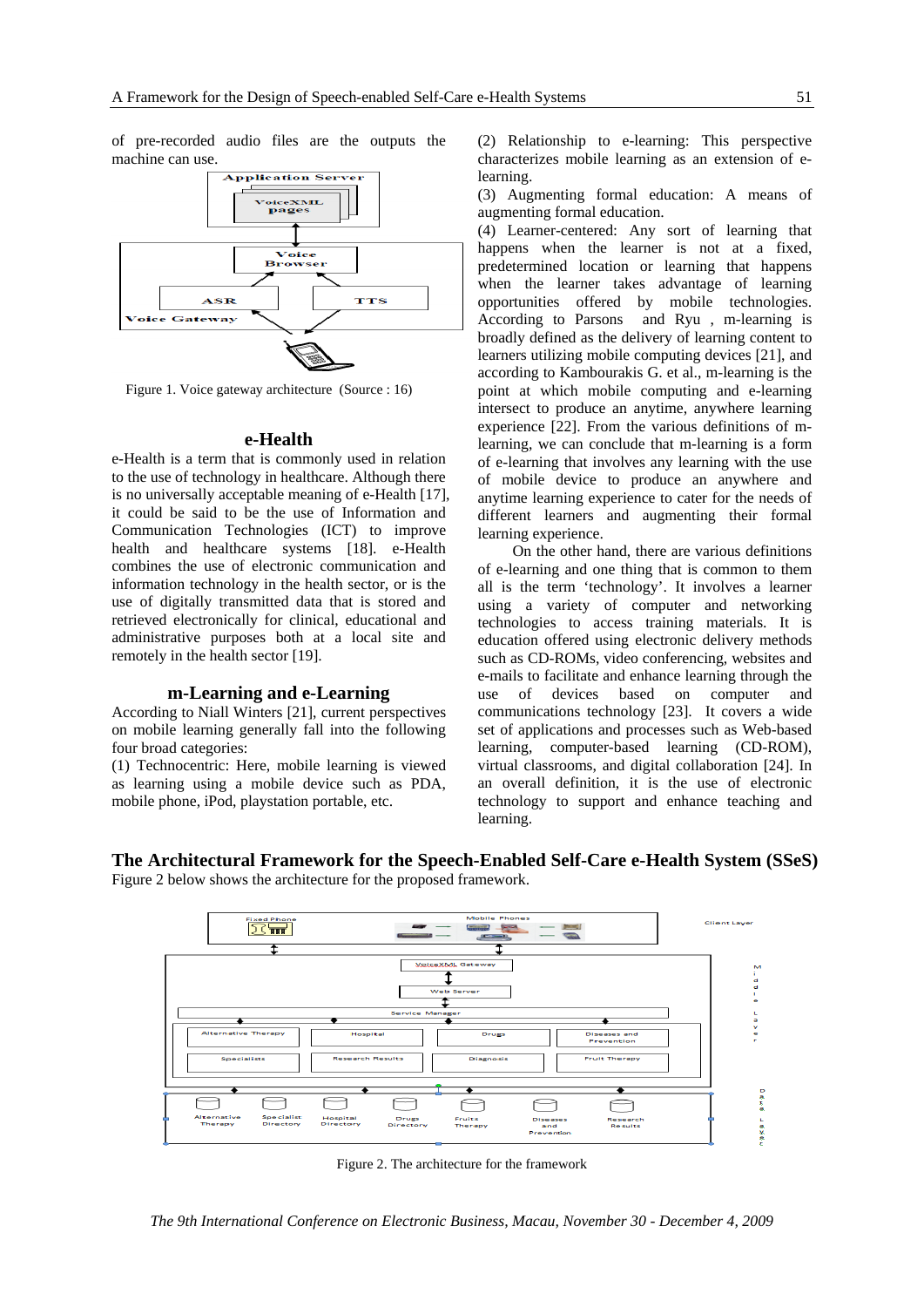The architecture consists of the client layer, the middle layer and the data layer. The client layer consists of telephone either fixed or mobile with which the caller will interact with the middle layer. In the middle layer, the VoiceXML gateway is an operational platform on which VoiceXML services run. As a gateway, it bridges the world of telephony to other networks such as Internet and data networks. The Web server serves the VoiceXML pages and the service manager allows the caller to pick any of the services below:

**Alternative Therapy:** This provides alternative therapy to any disease the caller wants information about. This is especially useful in the context of some African nations like Nigeria where the National Agency for Food and Drug Administration and Control (NAFDAC) has registered some alternative therapy medicines.

**Hospital:** This service provides a list of hospitals in the caller's proximity in case of the need to consult a doctor and in cases of emergency.

**Drugs:** This provides over-the-counter (OTC) drugs for specific diseases, which the caller can purchase for treatment.

**Diseases and Prevention:** The service provides information about diseases and how they can be prevented.

**Research Results:** It provides information about new results of researches related to treatment, prevention, how to live a healthy life, etc.

**Specialists:** This provides information about specialist doctors in the proximity of the caller in case of the need to consult one.

**Diagnosis:** This service allows the caller to diagnose the kind of disease he/she is suffering from.

**Fruit Therapy:** This provides information about fruits that can be used to treat and prevent certain diseases. This is especially useful for people in the rural areas in Africa where healthcare is inadequate and where the occupation of the entire populace is farming.

The data layer consists of the database that houses the information accessible through the middle layer including all the words and phrases which the user is expected to say.

#### **Speech-Based Self-Care e-Health System (SSeS) System Design**

Based on the framework provided above, Speech-Based Self-Care e-Health System (SSeS) prototype was developed. Figure 3 shows the control of flow diagram for SSeS.



Figure 3. SSeS control flow diagram

The system has a welcome message played to intimate the caller of the services it renders and the insruction on how to use the system. The caller is then given a choice of either diagnosing his/her fever or getting information about a select list of fever rampant in Africa (malaria fever, typhoid fever, lass fever and yellow fever). For each of the fever, the caller can get general information about the fever (e.g how it can be contacted, where it is prevalent, etc), how the fever can be prevented, how it can be treated using orthodox medicine, the symptoms of the fever, how the fever can be treated with fruits and alternative therapies available for the treatment of the fever. The system is able to diagnose more than one disease because of the reasoning introduced into it. This approach is an improvement over the existing speech-based disease screening systems that can only handle only one disease.

## **Reasoning Model of Speech-Based Self-Care e-Health System (SSeS)**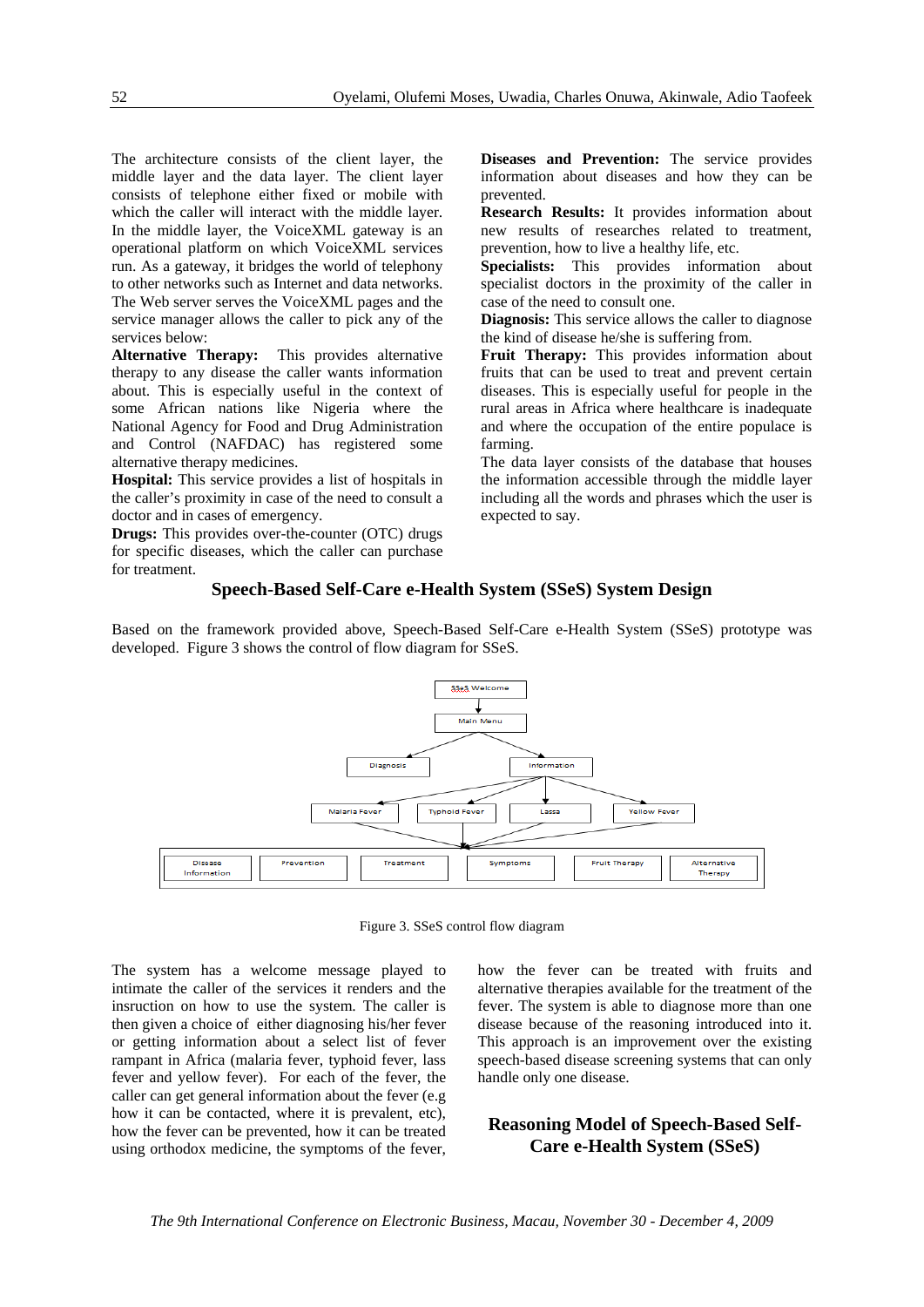The table below shows the symptoms associated with each of the four types of fever diagnosed by SSeS.

| <b>Malaria</b> | Lassa              | <b>Typhoid</b>     | <b>Yellow</b> |
|----------------|--------------------|--------------------|---------------|
| Fever          | Fever              | Fever              | Fever         |
| Headache       | Headache           | Headache           |               |
| Stomach        | Stomach            | Stomach            | Stomach       |
| pain           | pain               | pain               | pain          |
| Fever          | Fever              | Fever              | Fever         |
| Diarrhea       | Diarrhea           | Diarrhea           |               |
| Vomiting       | Vomiting           |                    | Vomiting      |
| Chill          | Chill              |                    | Chill         |
| Nausea         |                    |                    | Nausea        |
|                |                    |                    |               |
|                | Back pain          |                    | Back pain     |
|                | Fatigue            | Fatigue            | Fatigue       |
|                | Muscle             |                    | Muscle        |
|                | pain               |                    | pain          |
|                | $\alpha$ f<br>Loss | Loss<br>$\alpha$ f |               |
|                | appetite           | appetite           |               |
|                |                    |                    |               |
| <b>Bitter</b>  | Chest pain         | Rash               | Bone pain     |
| taste          |                    |                    |               |
| Sweating       | Cough              | <b>Bloody</b>      | Bleeding      |
|                |                    | stool              |               |
|                |                    |                    |               |
| Joint pain     | Swollen            |                    | Red eyes      |
|                | eyes               |                    |               |
|                | Swollen            |                    | Low urine     |
|                | neck               |                    |               |
|                | Swollen            |                    | <b>Blood</b>  |
|                | face               |                    | vomiting      |
|                | Ringing in         |                    |               |
|                | ears               |                    |               |

Table 1: Symptoms of the diagnosed fevers

Table 1 is divided into three sections. The symptoms from the first two sections are not sufficient to diagnose any of the four types of fever because the different types of fever have some of them in common. However, the symptoms from the third section, which is the last, are sufficient to diagnose each of the fever types because they are specific to the different types of fever. For instance, any of bitter taste, sweating and joint pain is enough to suggest malaria fever. If the caller mentions any three symptoms from any of the first, second or the first two sections, the system must carry out further interrogations to ascertain the kind of fever the caller is suffering from. The algorithm below shows the reasoning model used by SSeS in diagnosing the particular type of fever a caller is suffering from:

#### **Begin**

1. Capture three symptoms from the caller.

- 2. If any of the symptoms is from bitter taste, sweating and joint pain, report malaria fever as the fever diagnosed.
- 3. Else if any of the symptoms is either rash or bloody stool, report typhoid fever as the fever diagnosed.
- 4. Else if any of the symptoms is from bone pain, bleeding, red eyes, low urine and blood vomiting, report yellow fever as the fever diagnosed.
- 5. Else if any of the symptoms is from chest pain, cough, swollen eyes, swollen neck swollen face and ringing in ears, report lassa fever as the fever diagnosed.
- 6. // Symptoms supplied by the caller are common to two or more of the fever types Else interrogate the caller until the fever type is diagnosed.

#### **End**

In the algorithm above, the caller is expected to mention three symptoms through which SSeS will determine the nature of the fever. If the caller mentions any symptom(s) specific to a particular kind of fever, the disease is diagnosed and reported to the caller. If however, the symptoms mentioned are common to two or more of the fever types, SSeS will ask the caller questions in order to be able to determine the particular kind of fever.

Figure 4 below shows SSeS being called using X-Lite soft phone.



Figure 4. Calling SSeS using X-Lite soft phone

#### **Conclusion**

This paper has proposed a framework for the design of speech-enabled self-care e-Health systems to make health information and services available through speech and accessed by telephone. This will empower for self-care, the estimated 180, 000,000 visually impaired and blind people worldwide [25], the non-computer literate, as well as the underserved people, majority of those who reside in places in Africa where healthcare is inadequate. The initiative will also aid their efforts in seeking healthcare. Reasoning-induced disease diagnosis which has been incorporated into the framework enables systems based on the framework to diagnose more than one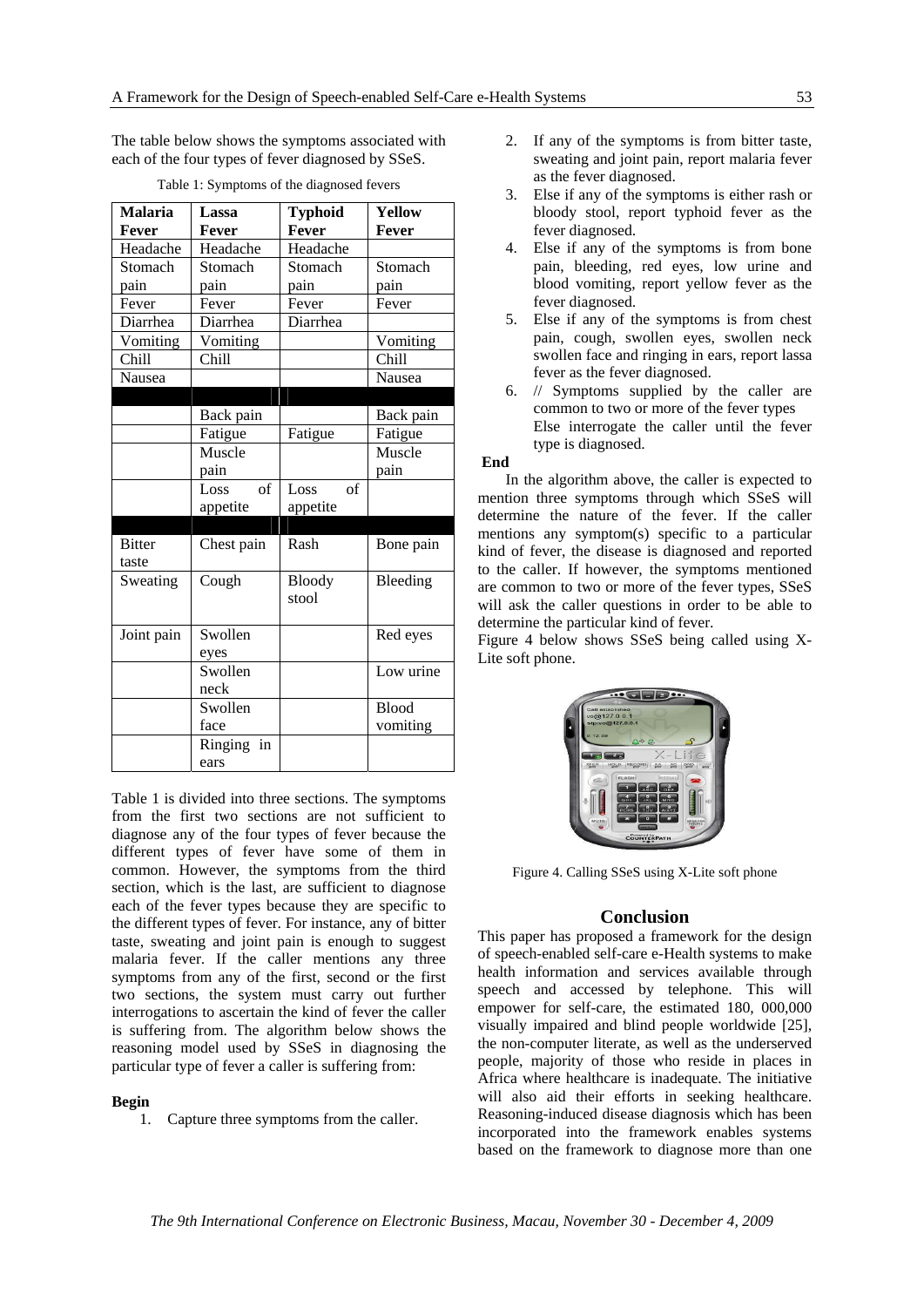disease. This is an improvement over the existing speech-based disease screening systems which can only diagnose one disease.

#### **References**

- [1] Nsuangan, N. M. and Pérez, M. A. Accessing W eb-Based Health Related Information by Colleg e Students: An Exploratory Study, Californian J ournal of Health Promotion, 4(1), 2006, pp. 64-7 4.
- [2] World Health Organization. A Safer Future: Glo bal Public Health Security in the 21st Century, World Health Orgaization: Geneva, Switzerland, 2007.
- [3] Euromonitor International, No end in sight for A frica's mobile telephone boom, 2007. Available from http://www.euromonitor. com No\_end\_in\_ sight\_for\_Africas\_mobile\_ telephone\_boom. [April, 2008]
- [4] Chronaki, C. E., Lelis, P., Demou, C., Tsiknakis, M. and Orphanoudakis, S. C. An HL7/CDA Fra mework for the Design and Deployment of Tele medicine Services, Proceedings of IEEE EMBC, Instambul, Turkey, 2001, pp. 25-28.
- [5] Wac, J., Bults, R., Konstantas, D., Van, A. and Halteren, V. Mobile Health Care Over 3G Netw orks:The Mobihealth Pilot System and Service, Proceedings of the Gobal Mobile Congress, GM C, 2004. Available from http://cui.unige.ch/wac/ publications/ WacGlobalMobileCongress\_2004 pdf [June, 2009]
- [6] Pham, T., Schneider, G. and Goose, S. Composi te Device Computing Environment: A Framew ork for Augmenting PDA Using Surrounding Re sources, Proceedings of Handheld and Ubiquito us Computing, Springer, 2000.
- [7] Kallepalli, V. N. A Security Framework for DIC OM Images in Health, Information Systems. M. Sc. Thesis, Department of Computer Science, Fa culty of Graduate Studies, University of Manito ba, Canada, 2003.
- [8] Mu-Jung, H. and Mu-Yen, C. Integrated design of the intelligent web-based Chinese Medical Di agnostic System (CMDS) – Systematic develop ment for digestive health, Expert System with A pplications, 32, 2007, pp. 658-673.
- [9] Medical Library Association (MLA), A User's G uide to Finding and Evaluating Health Informati on on the Web, 2008. Available from http://ww w.mlanet.org/resources/userguide.html [May, 20 08]
- [10] Sherwani, J., Ali, N., Mirza, S., Fatma, A., Me mon, Y., Karim, M., Tongia, R., Rosenfeld, R. HealthLine: Speech-based Access to Health Info rmation by Low-literate Users. Proceedings of I EEE/ACM Int'l Conference on Information and Communication Technologies and Development,

 Bangalore, India, 2007. Available from http://w ww.cs.cmu.edu/~jsherwan/pubs/ictd07.pdf [Aug ust 2008]

- [11] James, C., Mundt, K. L., Ferber, M. R. and John, H. Computer–Automated Dementia Screening Using a Touch-Tone Telephone. ARCH INTER N MED, 161, 2001, pp. 2481-2487. Available f rom http://www.cs.cmu.edu/~jsherwan/pubs/ictd 07.pdf [25 April 2008]
- [12] Mundt, J. C., Moore, H. K. and Greist, J. H. A Novel Interactive Voice Response (IVR) System for Dementia Screening, Education and Referra l: One-Year Summary. Alzheimer Disease & As sociated Disorder, 19 (3), 2005, pp.143-147.
- [13] Kim, H., Bracha, Y. and Tipnis, Automated Dep ression Screening in Disadvantaged Pregnant W omen in an Urban Obstetric Clinic, Archives of Women's Mental Health, 10 (4), August 2007, p p. 163-169.
- [14] Corkrey, R., Parkinson, L., Bates, L., Green, S. and Htun, A. T. Pilot of a Novel Cervical Screen ing Intervention: Interactive Voice Response, A ustralian and New Zealand Journal of Public He alth, 29 (3), 2005, pp. 261-264.
- [15] Stephen, K., Kevin, C., Rob, M. and Mark, S. A VoiceXML Enabled Locus of control System D esigned to Engage School Pupils Lacking Com mitment in the career development and decision making process. Georgian Electronic Scientific Journal: Education Science and Psychology, 1(1 0), 2007, pp. 45-53.
- [16] Kondratova, I. Voice and Multimodal Technolo gy for the Mobile Worker, ITcon 9, 2004, pp. 3 45-353.
- [17] Hans, O., Rizo, C., Enkin, M. and Jadad, A. "W hat is eHealth (3): A Systematic Review of Publ ished definitions", Journal of Medical Internet R esearch, 7(1), 2005.
- [18] Alvarez R. C. The Promise of e-health- a canadi an perspective. eHealth Int 1 ( 4), 2002.
- [19] Ontario Hospital eHealth Council, An eHealth B lueprint. Setting the Course for Action. An Onta rio Hospital perspective, 2001. Available from h ttp://www.oha.com/ [June, 2009]
- [20] Sharples, M., Big issues in mobile learning: Rep ort of a workshop by the kaleidoscope network of excellence, mobile learning initiative, 2006. Available from http://telearn.noe-kaleidoscope.o rg/open-archive/file? Sharples\_Big\_Issues.pdf. [November, 2007]
- [21] Parsons, D. and Ryu, H., A framework for asses sing the quality of mobile learning, 2006. Availa ble from http://www. irrodl.org/index.php/irrodl / article/view/348/873 [November, 2007]
- [22] Kambourakis, G., Kontoni, D.P.N. and Sapouna s, I., Introducing attribute certificates to secure d istributed e-learning or m-learning services. IAS